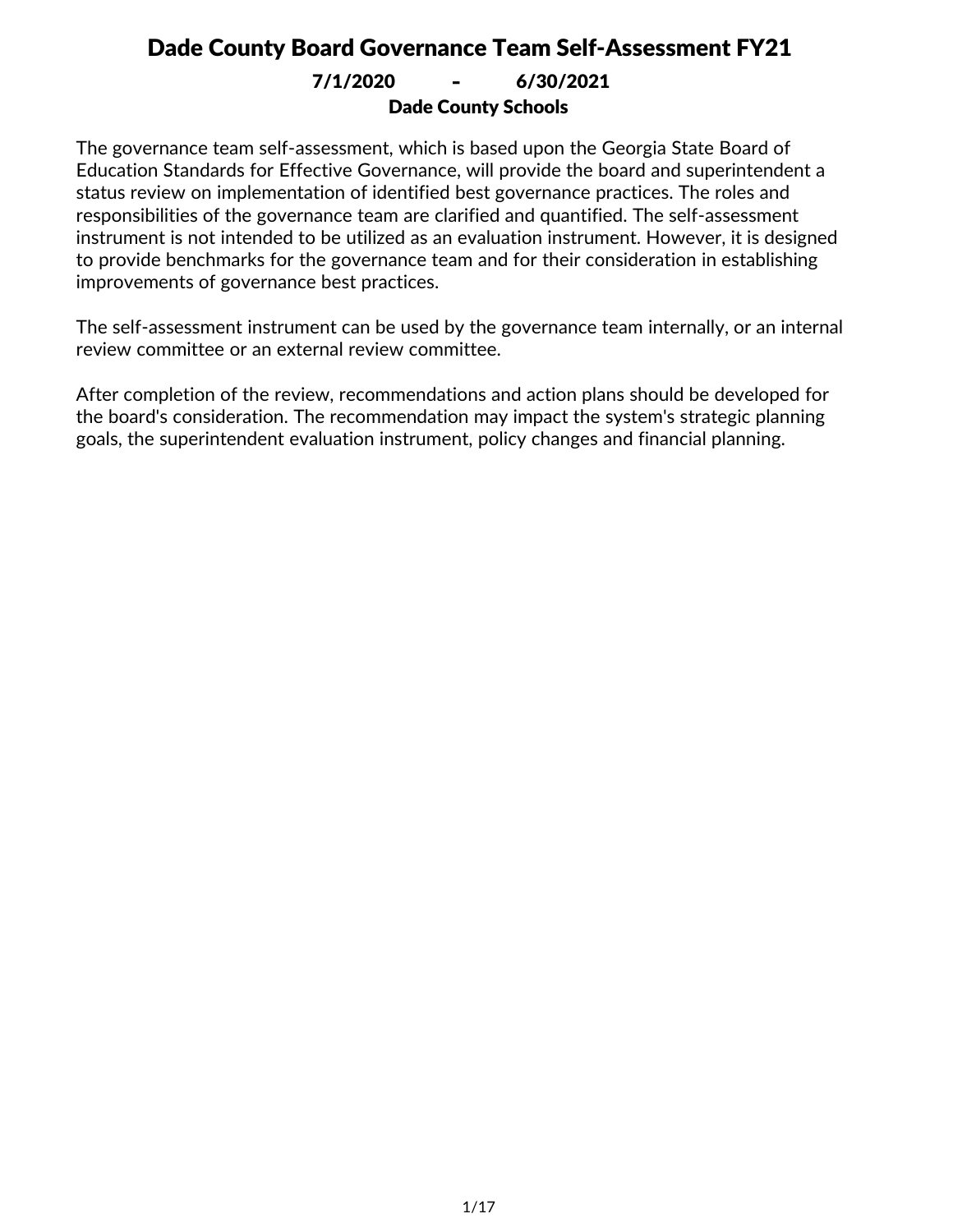Dade County Schools 7/1/2020 **-** 6/30/2021

#### I. Governance Structure

#### **Description**

The board of education and superintendent form the governance leadership team of the local school system, and act in a manner that focuses on improving student achievement and organizational effectiveness.

- STANDARD: The governance leadership team is comprised of the local board of education and the superintendent, and adheres to appropriate roles and responsibilities, as defined in the state constitution, state law, local act, and board policy. A.
	- 1. The board elects officers using procedures defined in state law, local legislative act and local board policy.
	- 2. The board designates the superintendent as the Executive Officer of the school system and fully delegates the authority to provide educational leadership, manage daily operations, and perform all duties as assigned by law.
	- 3. The superintendent acts as board secretary.
- STANDARD: The governance leadership team executes its duties as defined in the state constitution, state laws, and state board rules consistent with local board policies, accreditation standards, procedures and ethical standards, which govern its conduct. B.
	- 1. The board establishes and follows local board policies, procedures, and ethical standards governing the conduct of the governance leadership team, board, and individual board members.
	- 2. The board adopts, commits to, and follows a Code of Ethics, including a Conflict of Interest policy consistent with Domain VIII - Ethics.
- STANDARD: The board acts as a policy-making body separate from the roles and responsibilities authorized to the superintendent. C.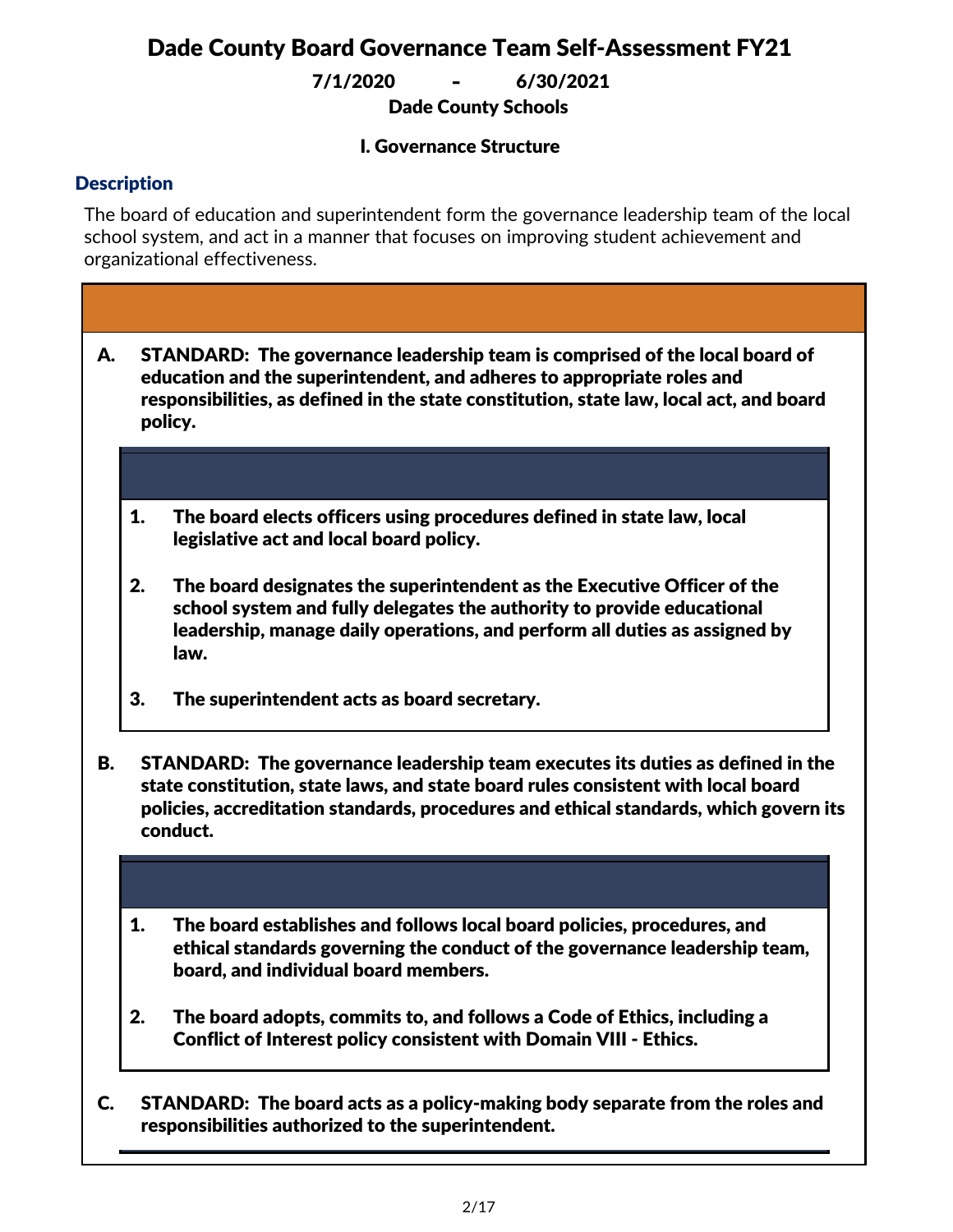Dade County Schools 7/1/2020 **-** 6/30/2021

| 1.                                                                                                                                                                                         | The board establishes and follows written policies governing its work in<br>compliance with state constitution, state law, local legislative act(s) and<br>policy.                                                                                       |  |  |
|--------------------------------------------------------------------------------------------------------------------------------------------------------------------------------------------|----------------------------------------------------------------------------------------------------------------------------------------------------------------------------------------------------------------------------------------------------------|--|--|
| 2.                                                                                                                                                                                         | The board fully supports and recognizes that operational issues are the<br>responsibility of the superintendent and school system personnel.                                                                                                             |  |  |
| STANDARD: The governance leadership team demonstrates a unified approach to<br>D.<br>governing the school system in order to assure effective fulfillment of roles and<br>responsibilites. |                                                                                                                                                                                                                                                          |  |  |
|                                                                                                                                                                                            |                                                                                                                                                                                                                                                          |  |  |
|                                                                                                                                                                                            |                                                                                                                                                                                                                                                          |  |  |
| 1.                                                                                                                                                                                         | The board participates in annual professional development that meets or<br>exceeds the requirements of Georgia Law and the State Board of Education.<br>The superintendent's participation in this training, while voluntary, is<br>strongly encouraged. |  |  |
| 2.                                                                                                                                                                                         | The governance leadership team differentiates professional development<br>curriculum and delivery for the whole board and individual members based<br>upon the experience and needs of members.                                                          |  |  |

#### Rating

Meets Standard 6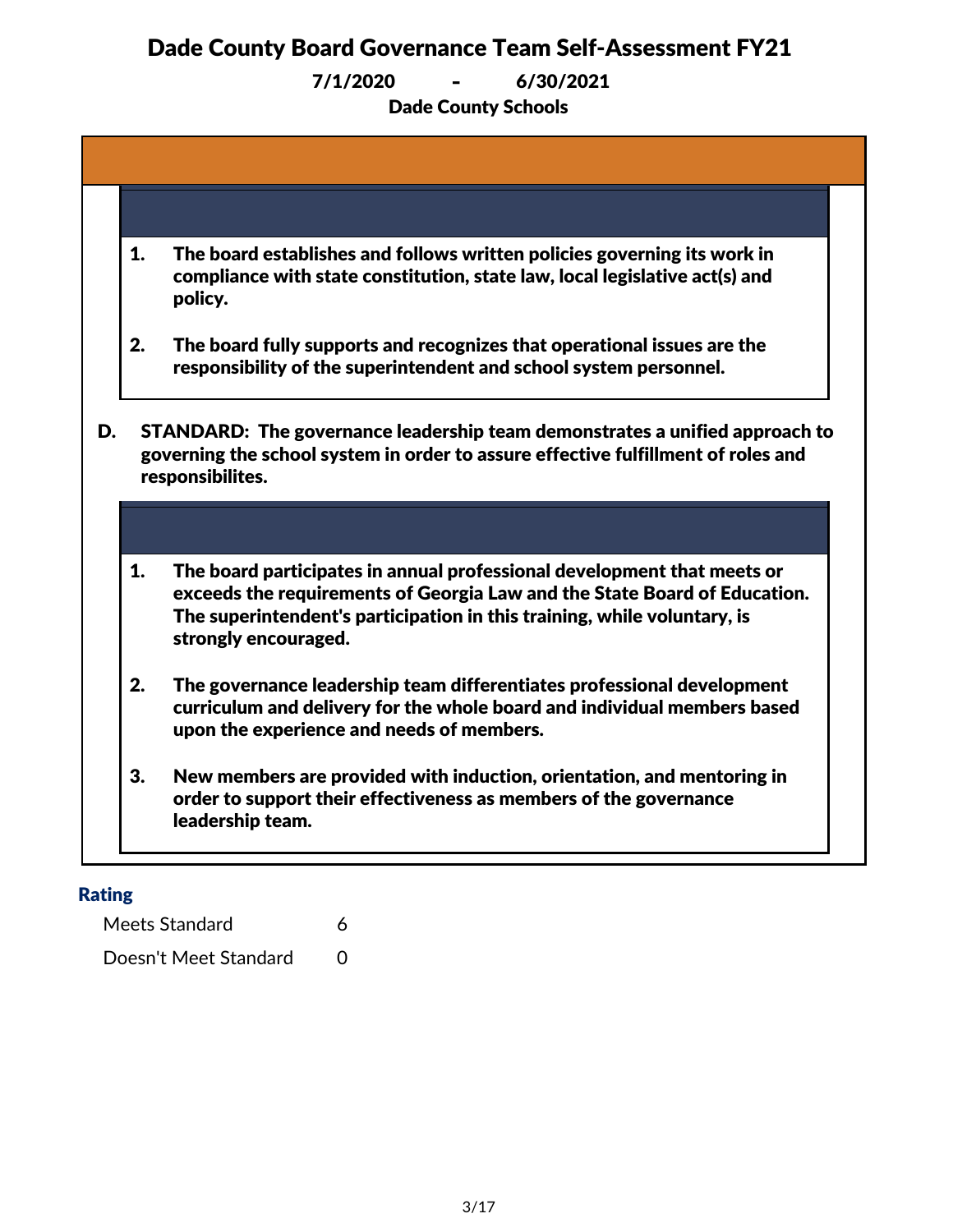Dade County Schools 7/1/2020 **-** 6/30/2021

#### II. Strategic Planning

#### **Description**

The governance leadership team, in collaboration with the community, adopts and enacts a planning process that results in an adopted system strategic plan designed to improve student achievement and organizational effectiveness.

- STANDARD: The governance leadership team provides input to and adopts the system strategic plan. A.
	- 1. The governance leadership team, in collaboration with the community, provides input to and the Board adopts a strategic plan that contains the systems beliefs, vision, mission, and strategic goals, performance objectives, performance measures and targets for improving student achievement and organizational effectiveness.
	- 2. At least annually and as needed, the governance leadership team reviews, assesses the system strategic plan and the Board readopts.
	- 3. The governance leadership team conducts the strategic planning process consistent with Domain VIII: Ethics.
- STANDARD: Annually and as needed, utilizing the adopted strategic planning process, the governance leadership team monitors and reports progress on performance measures. B.
	- 1. The board implements board action plans for monitoring and reporting performance objectives, performance measures and targets, and effectiveness that is aligned with the school system's strategic plan.
	- 2. The governance leadership team participates in professional development focused on the development, implementation, and assessment of the school system's strategic plan.
	- 3. The governance leadership team annually and as needed self-asseses performance in fulfilling its duties, responsibilities, and ability to work as a team in support of implementing the strategic plan.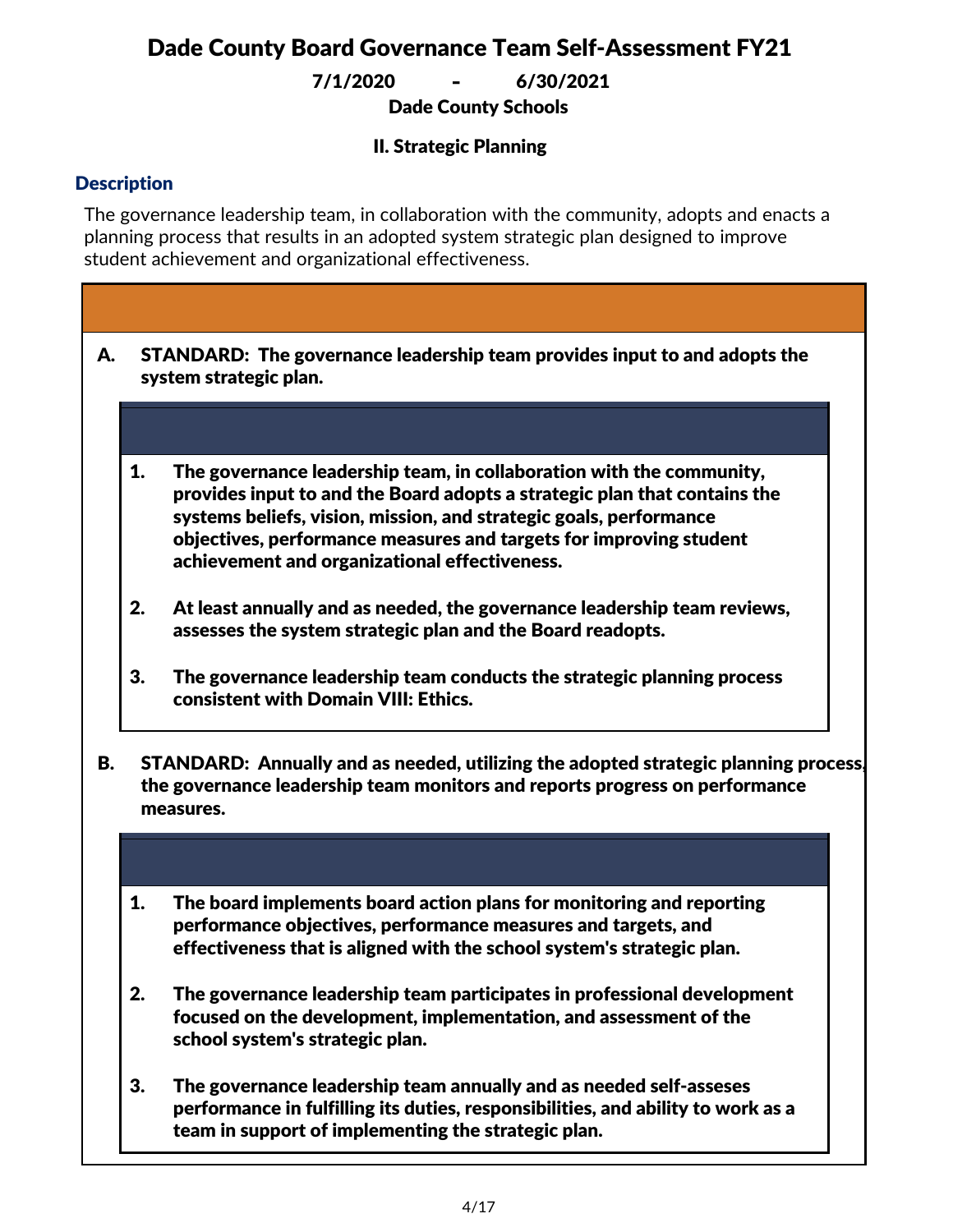7/1/2020 **-** 6/30/2021

Dade County Schools

#### Rating

Meets Standard 6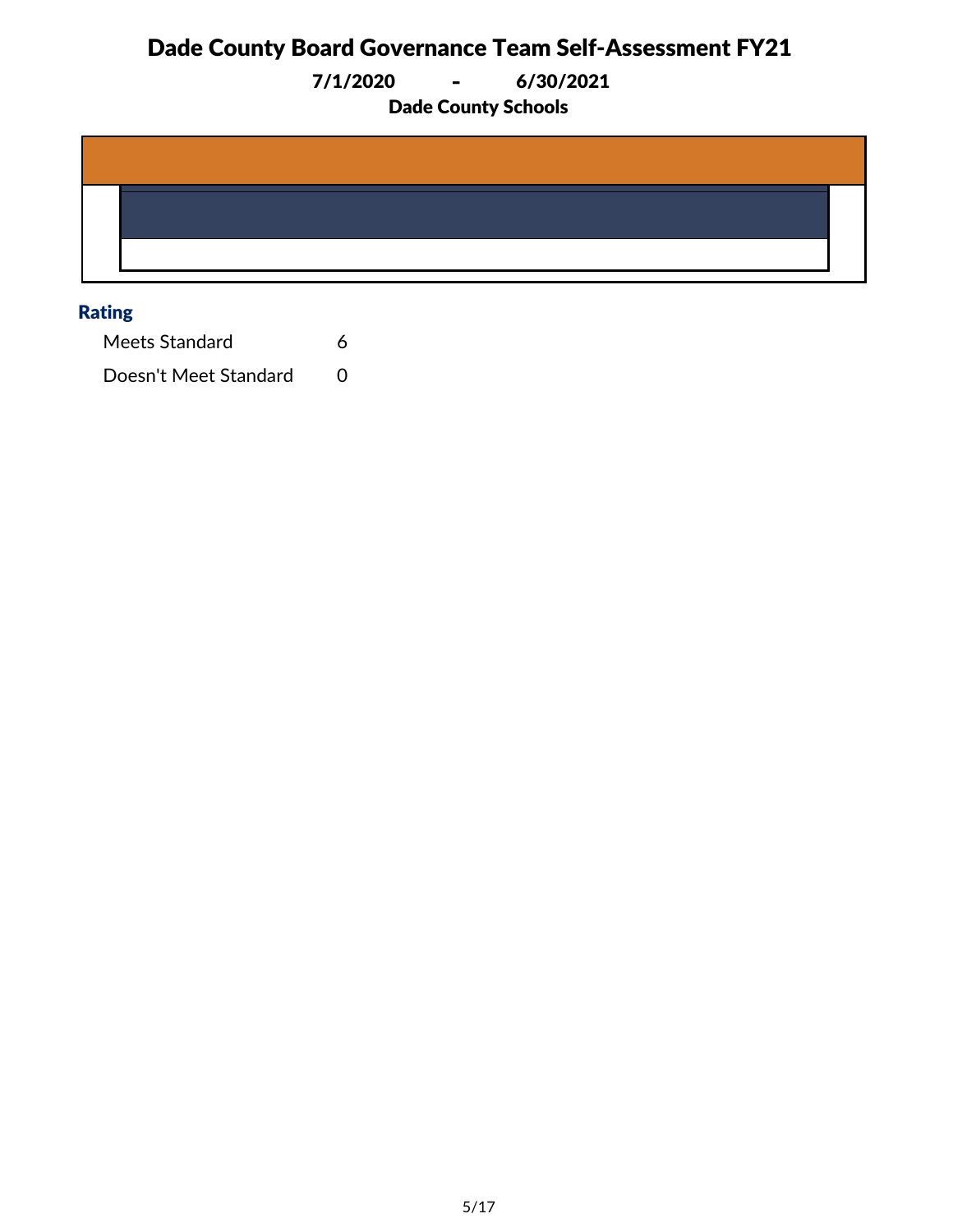Dade County Schools 7/1/2020 **-** 6/30/2021

#### III. Board and Community Relations

#### **Description**

In order to ensure improved student achievement and organizational effectiveness, the governance leadership team creates and sustains healthy community relations, models professional relationships, creates a culture of mutual respect, and serves as a public school advocate for effective collaboration and engagement of internal and external stakeholders.

- STANDARD: The governance leadership team develops a process for creating a culture where input is sought, heard, and valued. A.
	- 1. The governance leadership team aligns its actions and decisions, which impact board and community culture, to the school system's strategic plan.
	- 2. The interactions of the governance leadership team with the community create a culture in which ideas are sought, heard, and valued, and are based on collaborative review of research and data.
- STANDARD: The board develops policies to ensure effective communication and engagement of all stakeholders' which support the strategic plan, desired culture and continuous improvement of the school system. B.
	- 1. The governance leadership team develops and supports implementation of a communications plan aligned with the school system's strategic plan.
	- 2. The governance leadership team formally and informally communicates to stakeholders, its strategic plan, desired culture and improvement needs, and student performance expectations progress, targets, and results.
	- 3. The governance leadership team and individual member's communication demonstrate transparency of intentions, actions, decisions, successes, progress statuses, benchmarks and barriers to achievement of goals and performance targets.
	- 4. The governance leadership team will implement a communication plan consistent with Domain VIII – Ethics.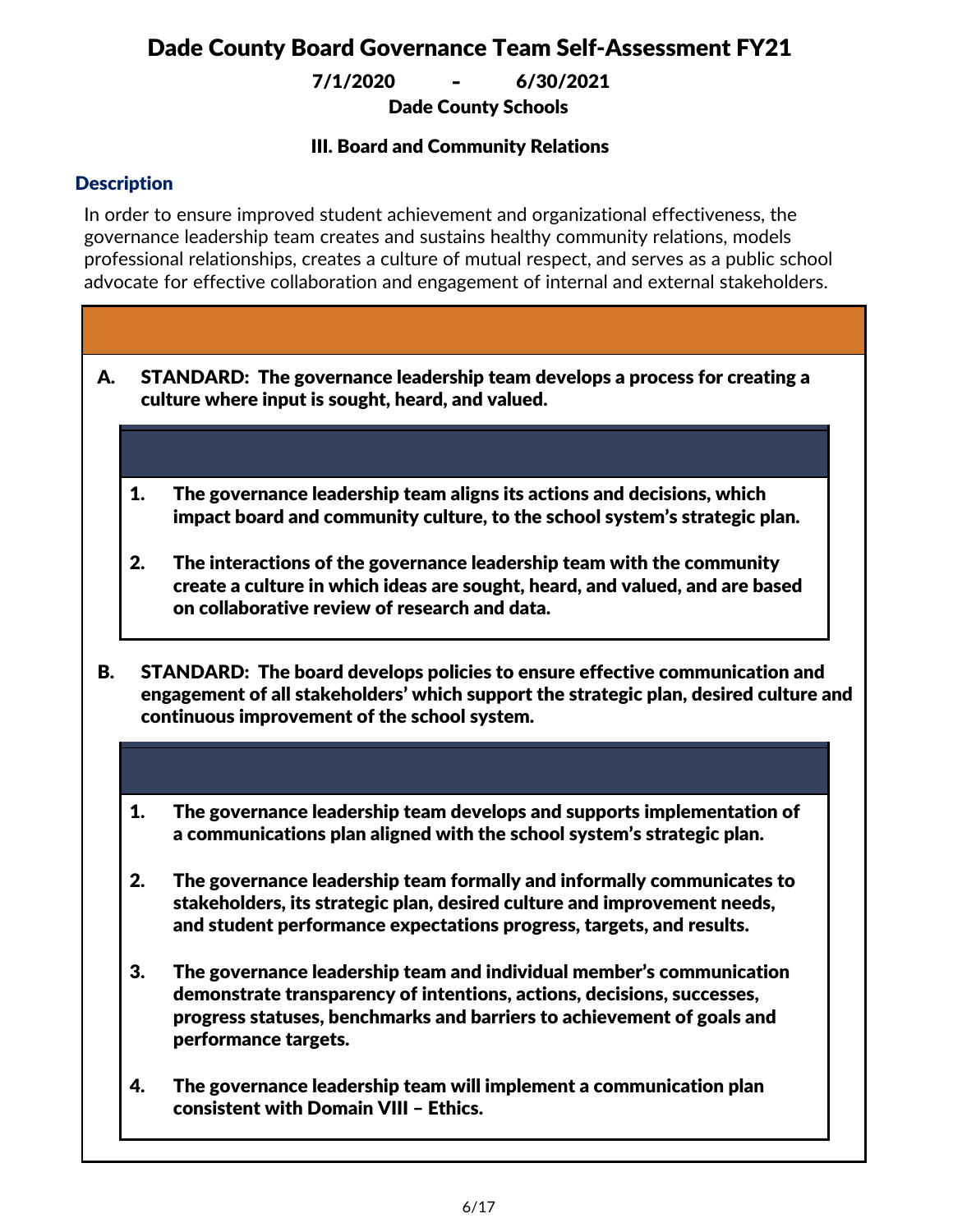7/1/2020 **-** 6/30/2021

Dade County Schools

| STANDARD: The governance leadership team ensures processes that develop,<br>communicate and maintain procedures for communications by stakeholders which<br>result in resolution of issues and concerns supporting the strategic plan, desired<br>culture and continuous improvement of the school system. |                                                                                                                                                                                                                                            |  |  |
|------------------------------------------------------------------------------------------------------------------------------------------------------------------------------------------------------------------------------------------------------------------------------------------------------------|--------------------------------------------------------------------------------------------------------------------------------------------------------------------------------------------------------------------------------------------|--|--|
|                                                                                                                                                                                                                                                                                                            |                                                                                                                                                                                                                                            |  |  |
| 1.                                                                                                                                                                                                                                                                                                         | The governance leadership team follows an approved communication plan<br>that supports clear two-way communication with stakeholders (i.e. Chain of<br><b>Command process).</b>                                                            |  |  |
| 2.                                                                                                                                                                                                                                                                                                         | The management of all communications of the governance leadership team<br>promotes shared accountability and collaborative action in support of the<br>strategic plan, desired culture and continuous improvement of the school<br>system. |  |  |
| 3.                                                                                                                                                                                                                                                                                                         | The board, working with their superintendent, establishes a process for<br>monitoring and reporting the school system's performance in analyzing,<br>addressing, and resolving issues or concerns raised by stakeholders.                  |  |  |

#### Rating

Meets Standard 6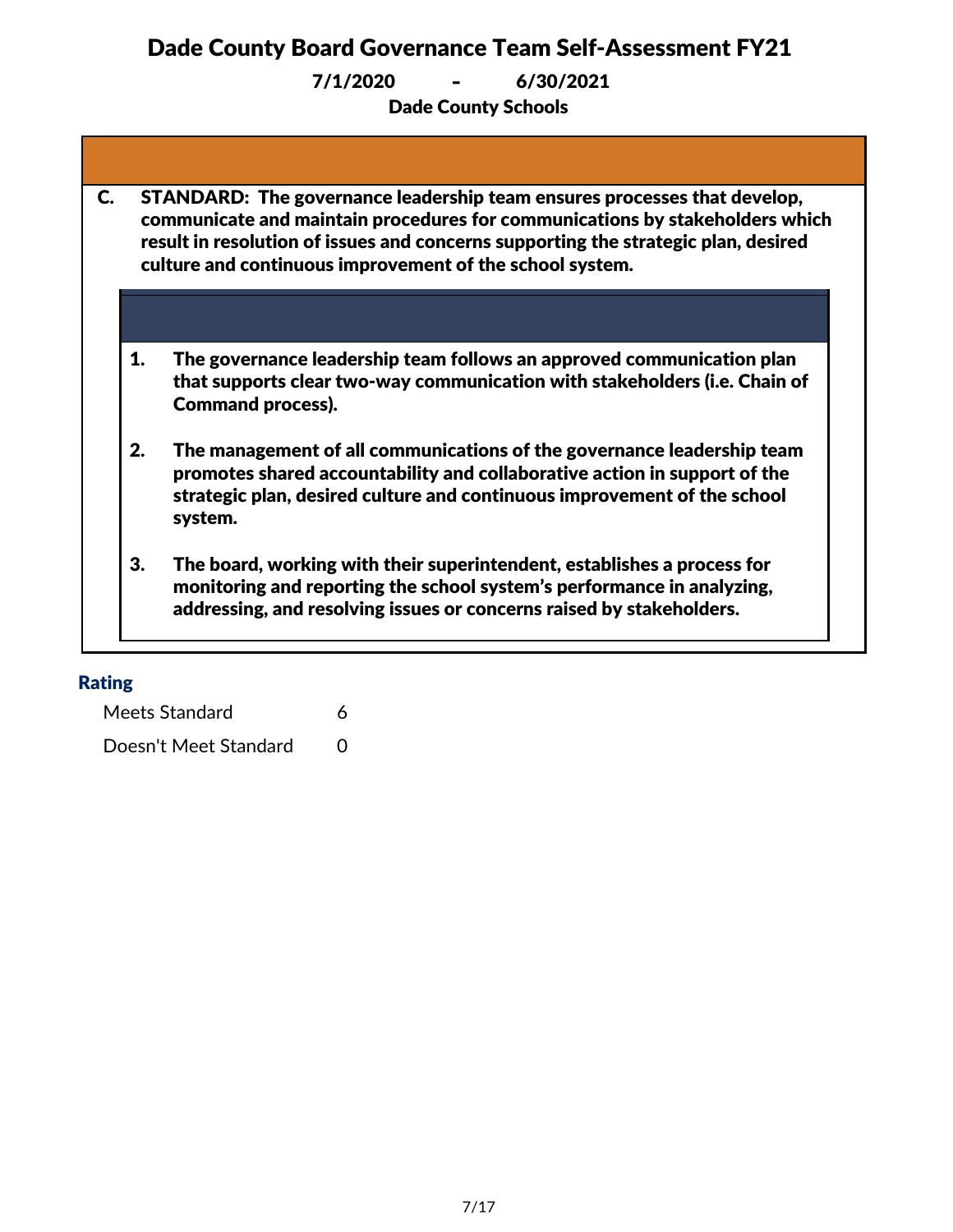Dade County Schools 7/1/2020 **-** 6/30/2021

#### IV. Policy Development

#### **Description**

The board adopts, revises, and follows written policies in accordance with laws and state board rules that include but are not limited to those that support improved student achievement, fiduciary responsibility, community and stakeholder engagement, organizational effectiveness, and continuous improvement.

- STANDARD: The board of education adopts, revises, and follows written policies that are clear, up-to-date, and in compliance with the school system's strategic plan, state constitution, state and federal laws and state board rules. A.
	- 1. The governance leadership team promotes policy development that is aligned with the system strategic plan and supports improved student achievement and organizational effectiveness.
	- 2. The board, through a local board policy, adopts, revises, and follows effective procedures for policy development, adoption, revisions, and repeal Emergency adoption of policies, and policy dissemination.
	- 3. The board solicits and receives recommendations from the superintendent on any proposed policies.
	- 4. The board provides opportunities for public review on proposed policies before final board action is taken.
	- 5. The board approves procedures for policies to be systematically reviewed.
	- 6. The governance leadership team develops policies consistent with Domain VIII – Ethics.

#### Rating

Meets Standard 6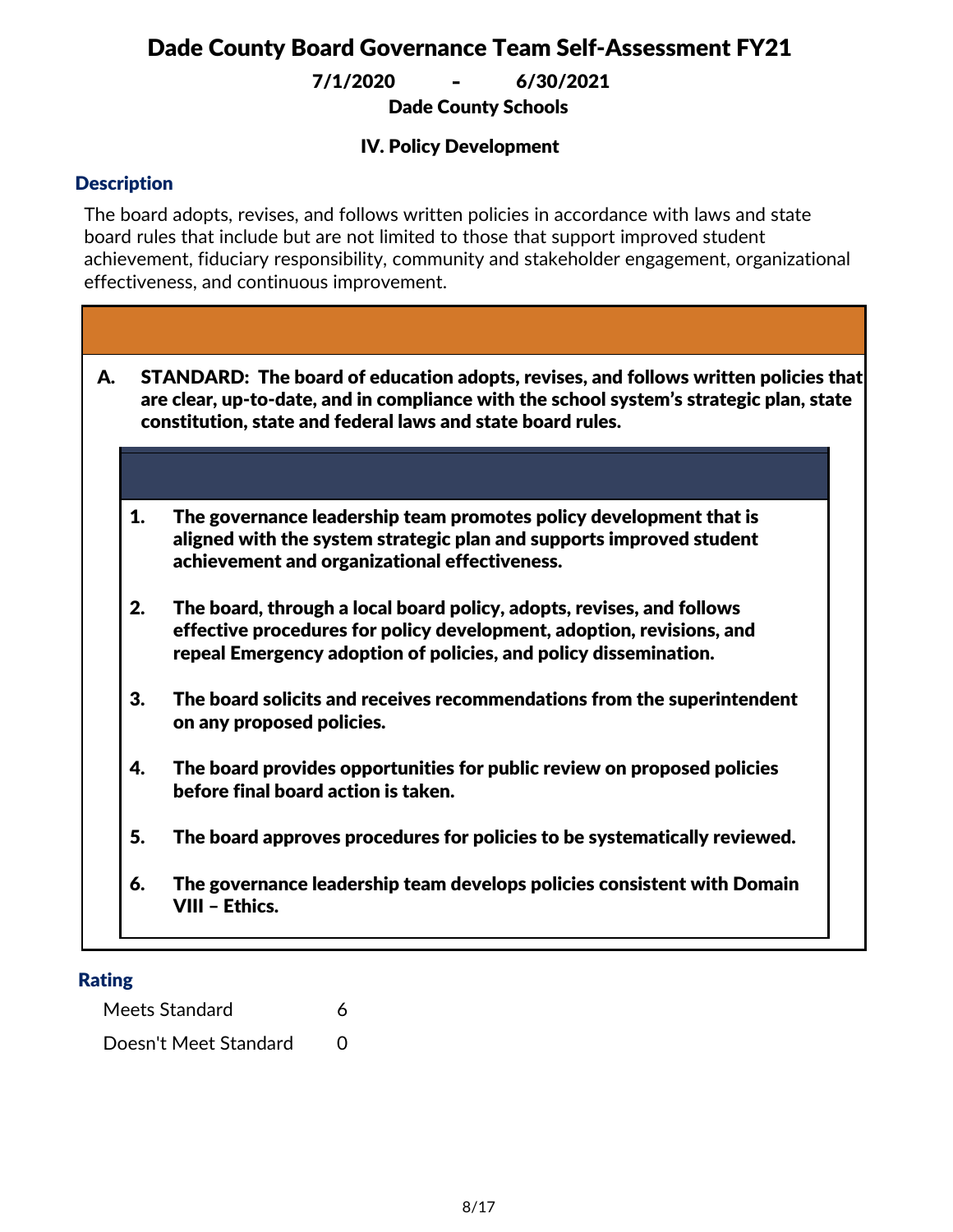Dade County Schools 7/1/2020 **-** 6/30/2021

#### V. Board Meetings

#### **Description**

In order to conduct official business for the purpose of improving student achievement and organizational effectiveness, the governance leadership team plans and conducts board meetings in accordance with Open Meetings law and local board policy.

| А. | STANDARD: The board announces and holds meetings in accordance with local board<br>policy and the Open Meetings Law (O.C.G.A. §50-14-1). |                                                                                                                                                                                                                                                                                                                                                             |  |  |
|----|------------------------------------------------------------------------------------------------------------------------------------------|-------------------------------------------------------------------------------------------------------------------------------------------------------------------------------------------------------------------------------------------------------------------------------------------------------------------------------------------------------------|--|--|
|    |                                                                                                                                          |                                                                                                                                                                                                                                                                                                                                                             |  |  |
|    | 1.                                                                                                                                       | The board adopts a policy defining the process for developing board<br>meeting agendas, to include, but not limited to:                                                                                                                                                                                                                                     |  |  |
|    | 2.                                                                                                                                       | Board of education meeting agendas consistently include components that<br>demonstrate alignment with the system's strategic plan.                                                                                                                                                                                                                          |  |  |
|    | 3.                                                                                                                                       | The superintendent posts board meeting agendas for public review.                                                                                                                                                                                                                                                                                           |  |  |
|    | 4.                                                                                                                                       | The board of education uses a "consent agenda" procedure when<br>appropriate.                                                                                                                                                                                                                                                                               |  |  |
|    | 5.                                                                                                                                       | Once meeting agenda is approved, the board of education conducts<br>meetings in accordance with the meeting agenda and departs from the<br>agenda only under circumstances allowed under the Open Meetings Law<br>(O.C.G.A. §50-14-1) and by a majority (simple majority, super majority, or<br>unanimous vote) previously specified in local board policy. |  |  |
|    | 6.                                                                                                                                       | The Board is trained in, and conducts meetings in a manner consistent with,<br>parliamentary procedure.                                                                                                                                                                                                                                                     |  |  |
|    | 7.                                                                                                                                       | The superintendent ensures accurate records are recorded and maintained<br>as prescribed by the Open Records Act (O.C.G.A. §50-18-70).                                                                                                                                                                                                                      |  |  |
|    | 8.                                                                                                                                       | The board of education plans and conducts business meetings in open and<br>closed sessions in a manner consistent with the Open Meetings Law<br>(O.C.G.A. §50-14-1).                                                                                                                                                                                        |  |  |
|    | 9.                                                                                                                                       | The governance leadership team conducts meetings consistent with<br>Domain VIII - Ethics.                                                                                                                                                                                                                                                                   |  |  |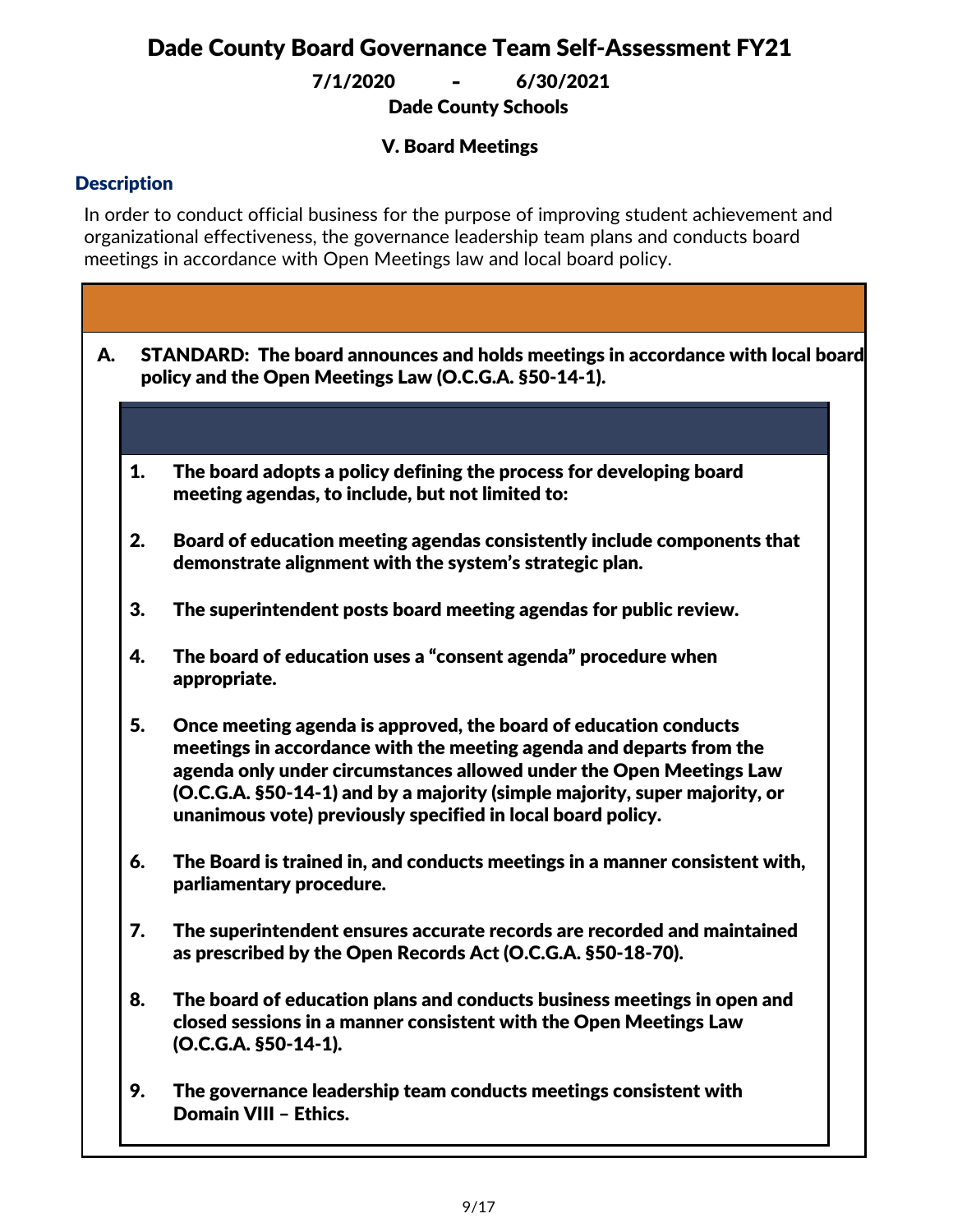Dade County Schools 7/1/2020 **-** 6/30/2021

#### Rating

Meets Standard 6 Doesn't Meet Standard 0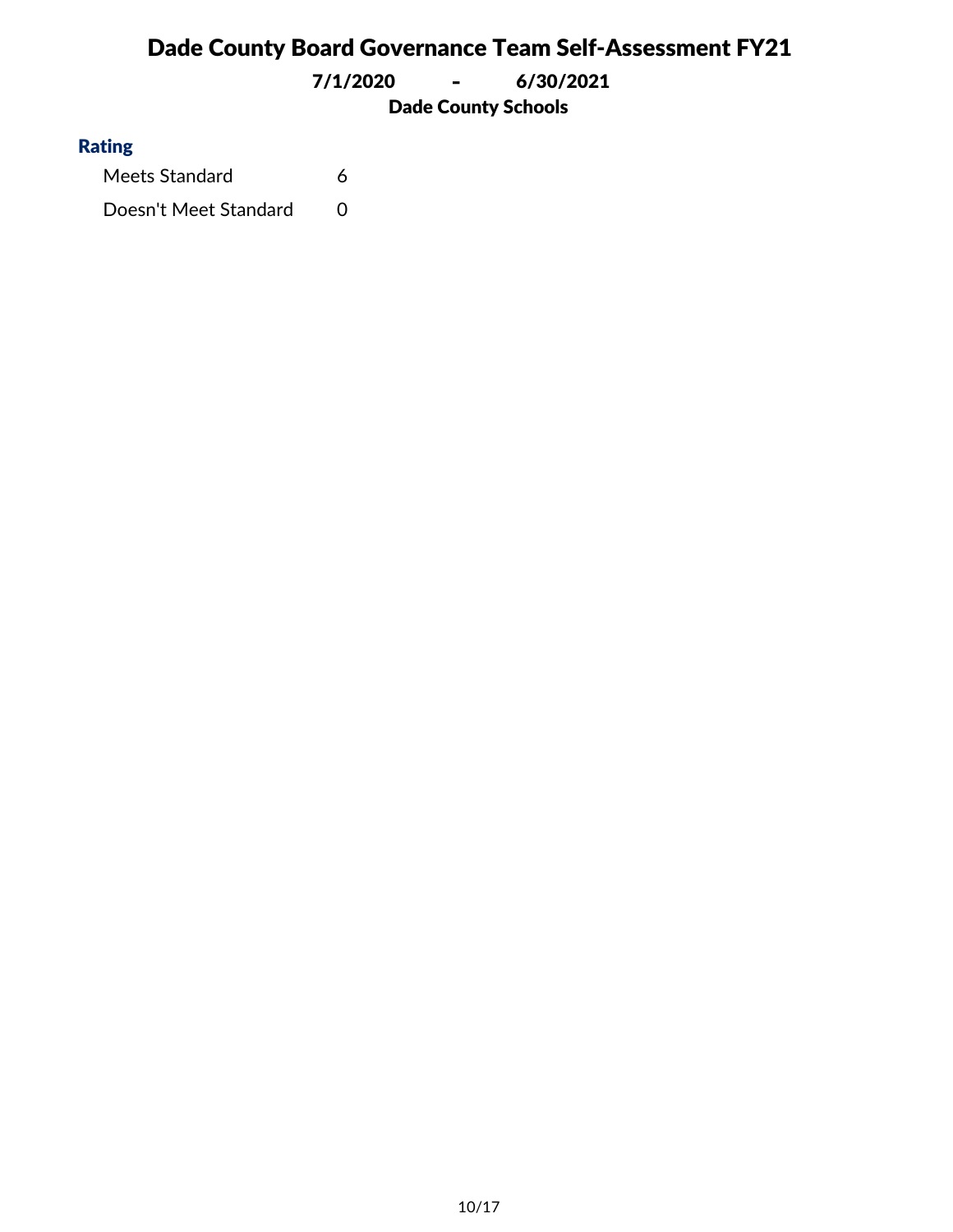Dade County Schools 7/1/2020 **-** 6/30/2021

#### VI. Personnel

#### **Description**

The Board of Education employs, sets performance expectations for, and evaluates the work of the superintendent; sets personnel policies and approves or denies personnel actions recommended by the superintendent in order for him/her to manage the system workforce to improve student achievement and organizational effectiveness.

- STANDARD: The board of education employs a superintendent who acts as the Executive Officer of the school system. A.
	- 1. The board's search and hiring processes result in selecting a superintendent with the verified knowledge, expertise, skills and prior performance history that predict successful performance in execution of Superintendent duties and responsibilities in alignment with the school system strategic plan.
	- 2. The board sets performance expectations for the superintendent through the adoption of a strategic plan, the adoption of a current job description, the adoption of professional development and evaluation plan, and adherence to state law.
	- 3. The board of education invests in the Superintendent professional development to ensure alignment to the school system strategic plan, and current job description.
	- 4. The board of education engages in planning for leadership continuity to support sustainability of improvement.
	- 5. Board decisions regarding termination of Superintendent/employment are compliant with superintendent contract and state laws.
	- 6. The governance leadership team develops personnel policies consistent with Domain VIII – Ethics.
- STANDARD: The board of education evaluates the professional performance of the superintendent. B.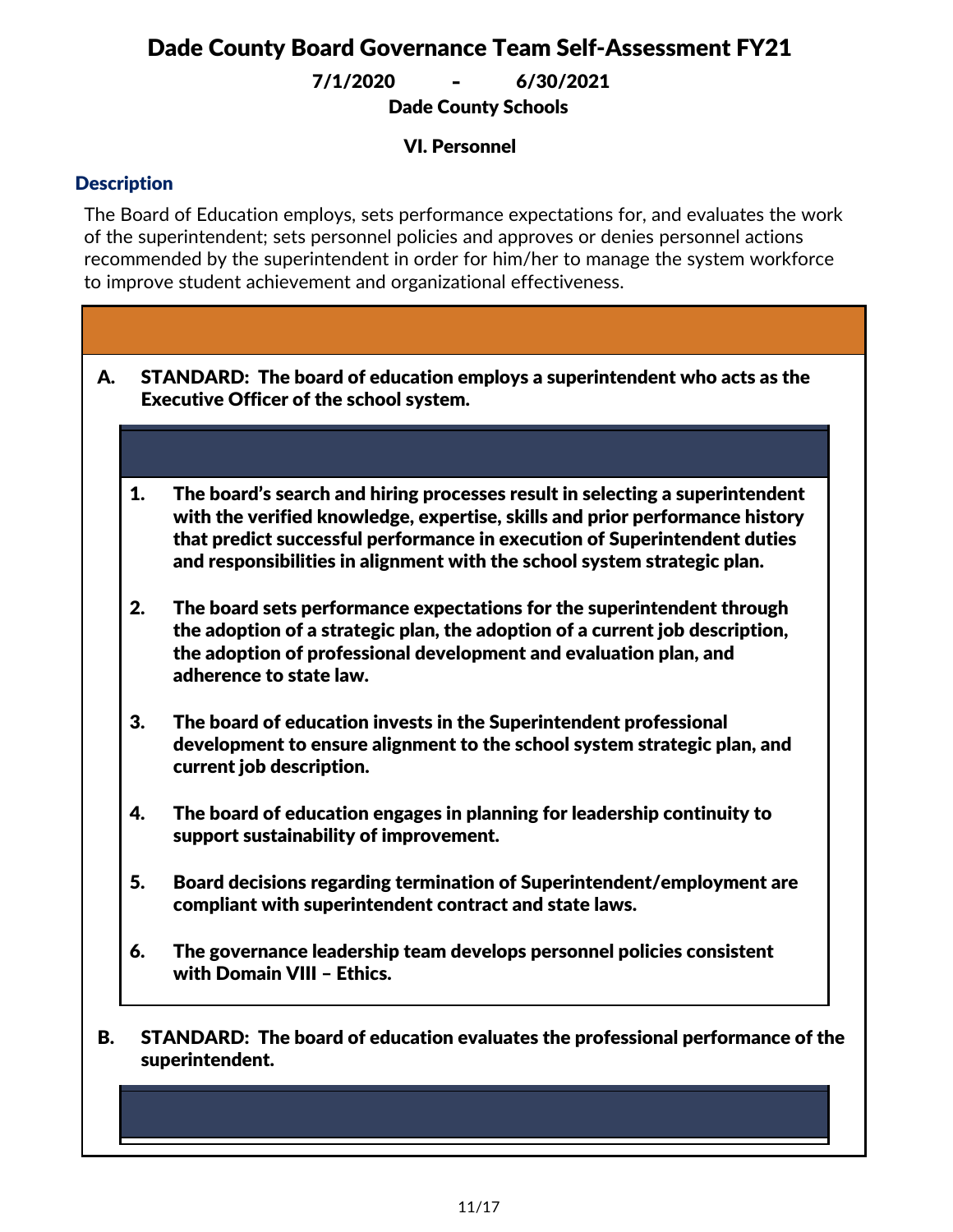7/1/2020 **-** 6/30/2021

Dade County Schools

| 1. | The board annually evaluates the superintendent's job performance as<br>outlined in the evaluation plan.                                                                                                                                              |
|----|-------------------------------------------------------------------------------------------------------------------------------------------------------------------------------------------------------------------------------------------------------|
| 2. | The evaluation instrument and process are developed by the board in<br>collaboration with the superintendent; based on clear, written measurable<br>performance targets and indicators; and aligned with the school system's<br>strategic goals.      |
| 3. | The board receives training in the superintendent's evaluation process and<br>current evaluation instrument, and objectively follows that process for<br>evaluation.                                                                                  |
| 4. | The superintendent's evaluation will be reflected in meeting agenda<br>minutes, noting participating members; however, the results of the<br>evaluation of the superintendent will remain confidential.                                               |
|    | superintendent.                                                                                                                                                                                                                                       |
| 1. | The board adopts personnel policies that are aligned with the school<br>system's strategic plan and organizational effectiveness and consistent with<br>applicable statutes.                                                                          |
| 2. | The board and individual board members do not engage in the<br>implementation of personnel policy, including the employment, assignment,<br>or dismissal of personnel, except to accept or reject the recommendations<br>of the superintendent.       |
| 3. |                                                                                                                                                                                                                                                       |
|    | The board holds the superintendent accountable for assuring that all<br>personnel in the school system are evaluated in accordance with the school<br>system's mission, strategic plan, school system personnel policies, and<br>applicable statutes. |
| 4. | The board follows state laws in matters of school system employee<br>discipline.                                                                                                                                                                      |

5. The board makes personnel decisions consistent with Domain VIII – Ethics.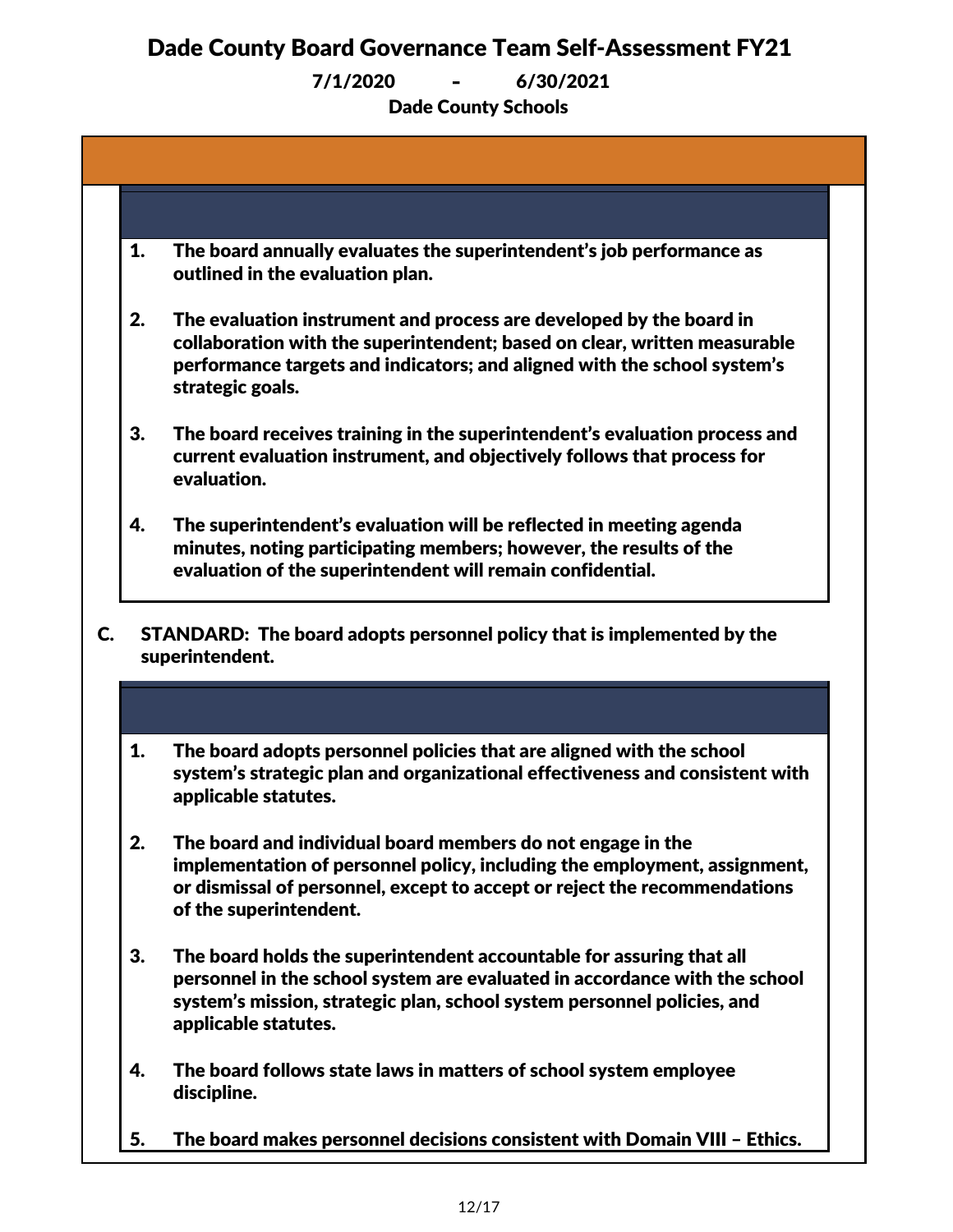7/1/2020 **-** 6/30/2021

Dade County Schools

#### Rating

Meets Standard 6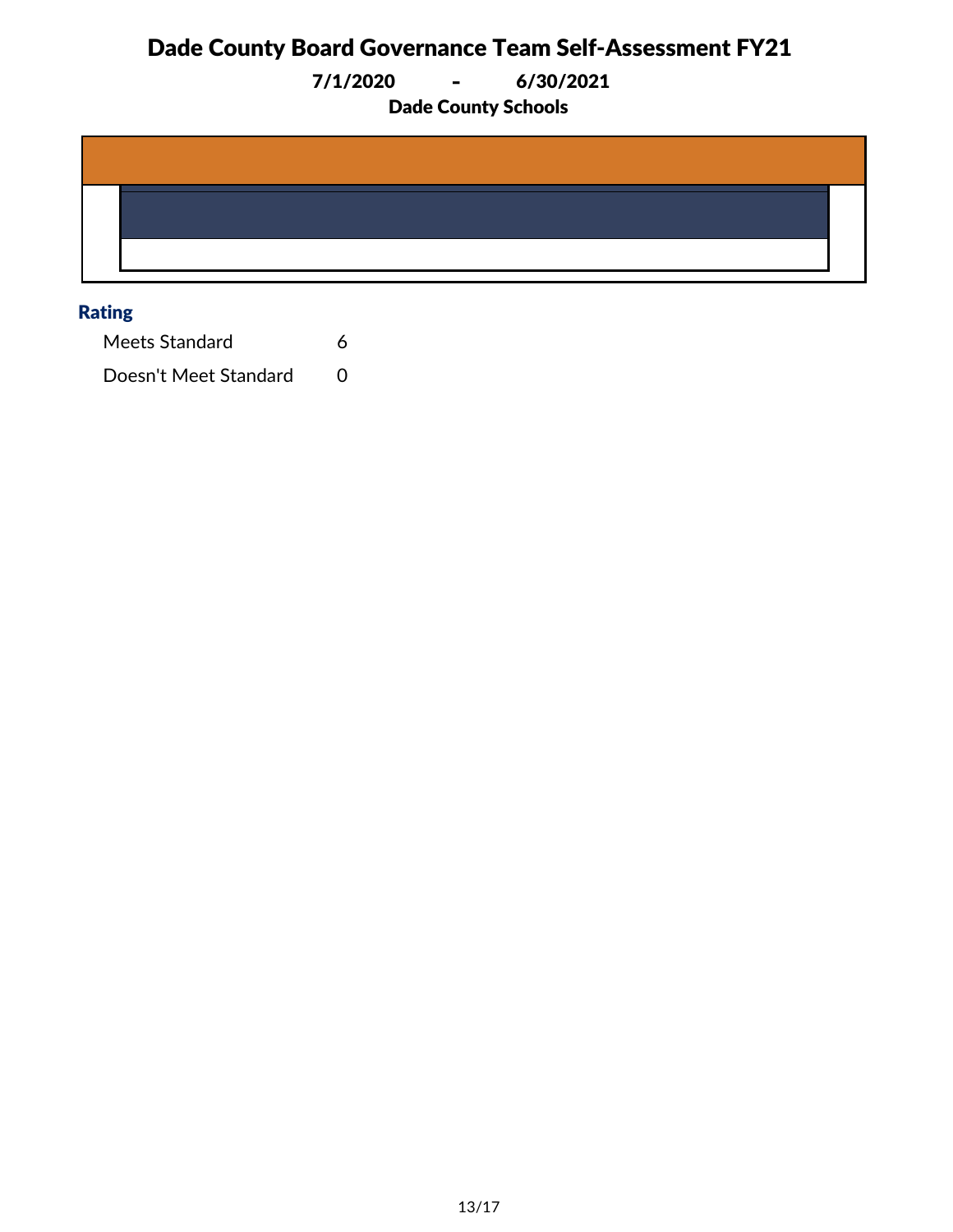7/1/2020 **-** 6/30/2021

Dade County Schools

#### VII. Financial Governance

#### **Description**

rules.

The board provides guidance to the superintendent and sets sound fiscal policy so that the school system is an effective steward of all resources to support student achievement and organizational effectiveness.

- STANDARD: The board of education upon recommendation of the superintendent adopts a budget that adheres to State law provisions and consistent with its strategic plan. A.
	- 1. The board provides guidance to the superintendent, who develops and manages the budget in accordance with the school system's strategic plan, and adopts fiscal policies that assure improved student achievement and organizational effectiveness.
	- 2. The board conducts budgeting discussions with the superintendent and establishes specific budget parameters where deemed necessary or appropriate.
	- 3. The governance leadership team seeks community and stakeholder input, review, and feedback on the budget.
	- 4. The board approves, after careful consideration of sound business and fiscal practices, the school system's budget reflecting the strategic plan.
- STANDARD: The board of education adopts policy for sound fiscal management and monitors the implementation of the budget in accordance with state laws and regulations. B.
	- 1. The board develops policies to ensure sound fiscal management, including but not limited to: balanced budget requirements, spending level authorizations and permissions, deficit spending restrictions, establishment of special funds, and reserve maintenance requirements.
	- 2. The board holds the superintendent accountable for the implementation of the budget in a manner consistent with the strategic plan and state board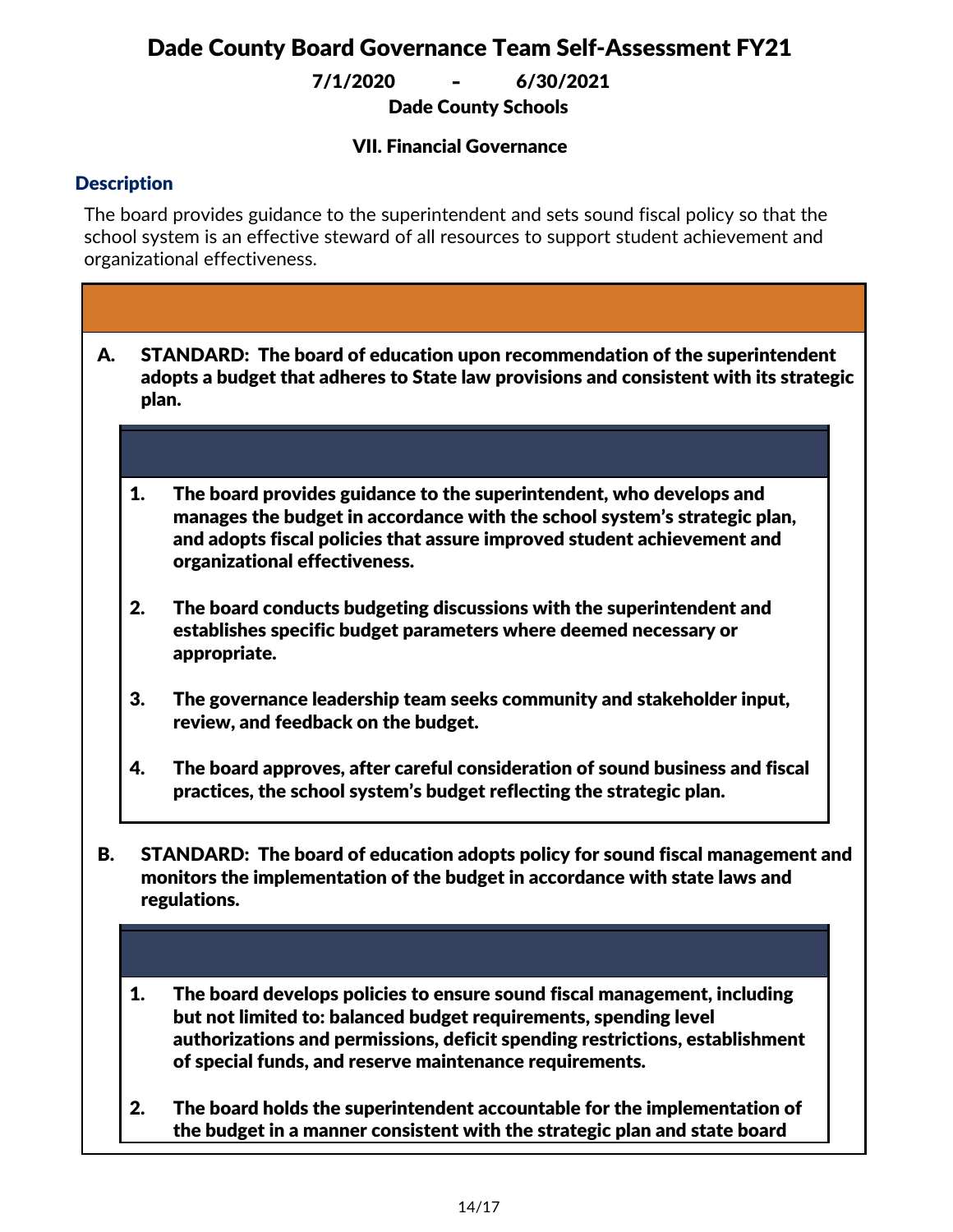Dade County Schools 7/1/2020 **-** 6/30/2021

|    | rules.                                                                                                                                                                                                                                                                                                                              |
|----|-------------------------------------------------------------------------------------------------------------------------------------------------------------------------------------------------------------------------------------------------------------------------------------------------------------------------------------|
| 3. | The board establishes, through policy, the level of spending beyond the<br>budget for which the superintendent must seek board approval.                                                                                                                                                                                            |
| 4. | The board, working through the superintendent, monitors the school<br>system's audits, reviews monthly financial reports and additional financial<br>reports needed to make informed decisions and to ensure execution of the<br>budget in a manner consistent with the strategic plan and strategic goals of<br>the school system. |
| 5. | The board reviews and addresses annually audited financial records and<br>audit findings, with a goal of proactively preventing audit exceptions.                                                                                                                                                                                   |
| 6. | The board addresses fiscal matters in a manner consistent with law, sound<br>business practice, and ethical principles regarding conflicts of interest in<br><b>Domain VIII - Ethics.</b>                                                                                                                                           |
| 7. | The board operates in a manner such that the board's financial decisions<br>and actions do not provide unfair financial or other opportunistic<br>advantages to any member of the governance leadership team, their family<br>members, associates, or individual constituents.                                                      |

#### Rating

Meets Standard 6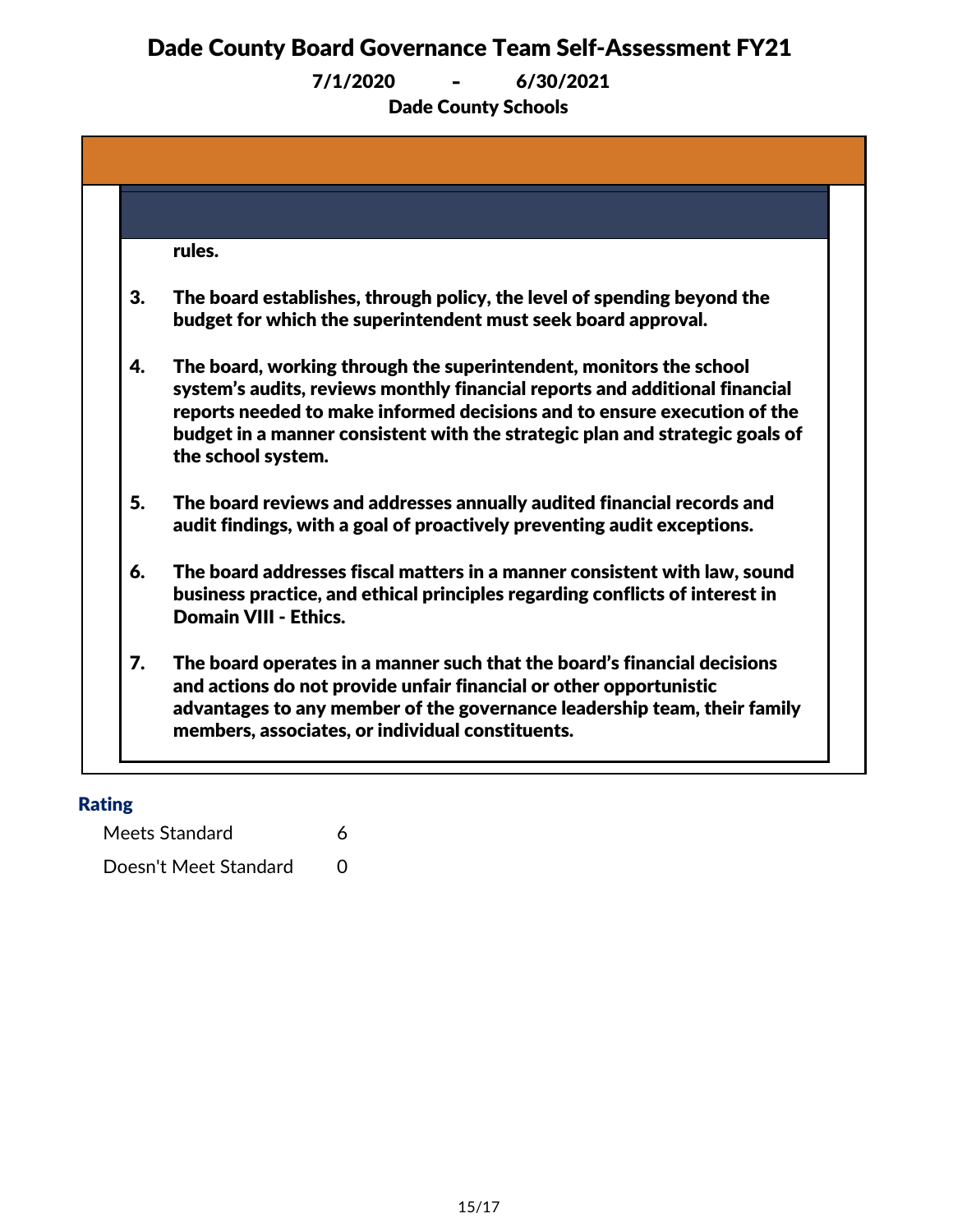7/1/2020 **-** 6/30/2021

Dade County Schools

#### VIII. Ethics

#### **Description**

The governance leadership team conducts themselves, collectively and individually, in an ethical and professional manner.

| А. |    | STANDARD: The governance team adheres to, adopts and practices a Code of Ethics,<br>avoids conflicts of interest, and annually reviews ethical standards to ensure and<br>enhance governance structure and organizational effectiveness. |
|----|----|------------------------------------------------------------------------------------------------------------------------------------------------------------------------------------------------------------------------------------------|
|    |    |                                                                                                                                                                                                                                          |
|    | 1. | The board adopts and adheres to an ethics policy that includes, as a<br>minimum, an ethical code of behavior based on the State Model Code of<br>Ethics.                                                                                 |
|    | 2. | The superintendent adheres to the Georgia Professional Standards<br><b>Commission Code of Ethics for Educators.</b>                                                                                                                      |
|    | 3. | The board adopts and adheres to a Conflict of Interest policy that includes<br>state law requirements, as outlined in the State statutory Conflict of<br><b>Interest Provisions.</b>                                                     |

#### Rating

Meets Standard 6